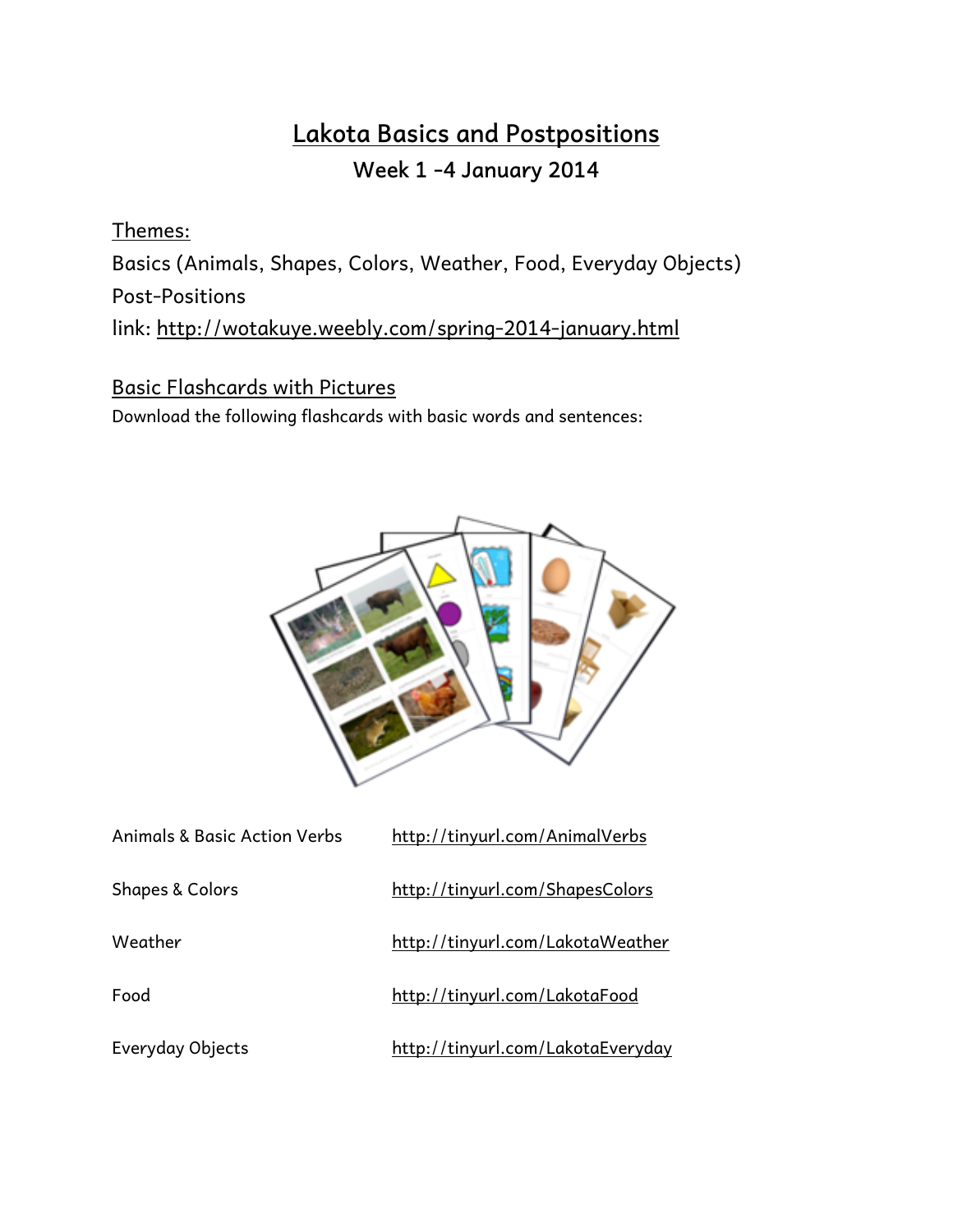### **English prepositions vs Lakota postpositions**

Prepositions links words together within sentences and usually indicate the temporal or spatial relationship of its object to the rest of the sentence. The object is the word/phrase that the preposition introduces. Look at the follow examples of prepositions that locate the object (the book) in time and space:

The book is **on** the table. The book is **beneath** the table. The book is **leaning against** the table. The book is **beside** the table. She held the book **over** the table. She read the book **during** class.

As we know, Lakota word order is different from English so we can expect Lakota sentences to differ from the English ones above.. Look at the excerpt from a past handout which quickly recaps Lakota word order:

Lakota word order is different from English. Lakota word order is SOV (Subject Object Verb) while English is SVO (Subject Verb Object) This is the fancy way of saying Lakota's verb goes at the end of the sentence. Compare the following sentences:

Wičhíŋčala kiŋ šiná yámni yuhá.

The girl has three shawls.

————————

————————

| LAKHÓTIYAPI    | Wičhínčala | kin  | šiná   | yámni | yuhá.   |
|----------------|------------|------|--------|-------|---------|
|                | girl       | the  | shawls | three | she has |
| <b>ENGLISH</b> | The        | girl | has    | three | shawls. |

Notice that even the words "the girl" and "three shawls" are worded differently: "girl the/ wičhíŋčala kiŋ" and "shawls three/šiná yámni".

As you may expect, Lakota does not have prepositions but POSTpositions, meaning that the word comes after the noun.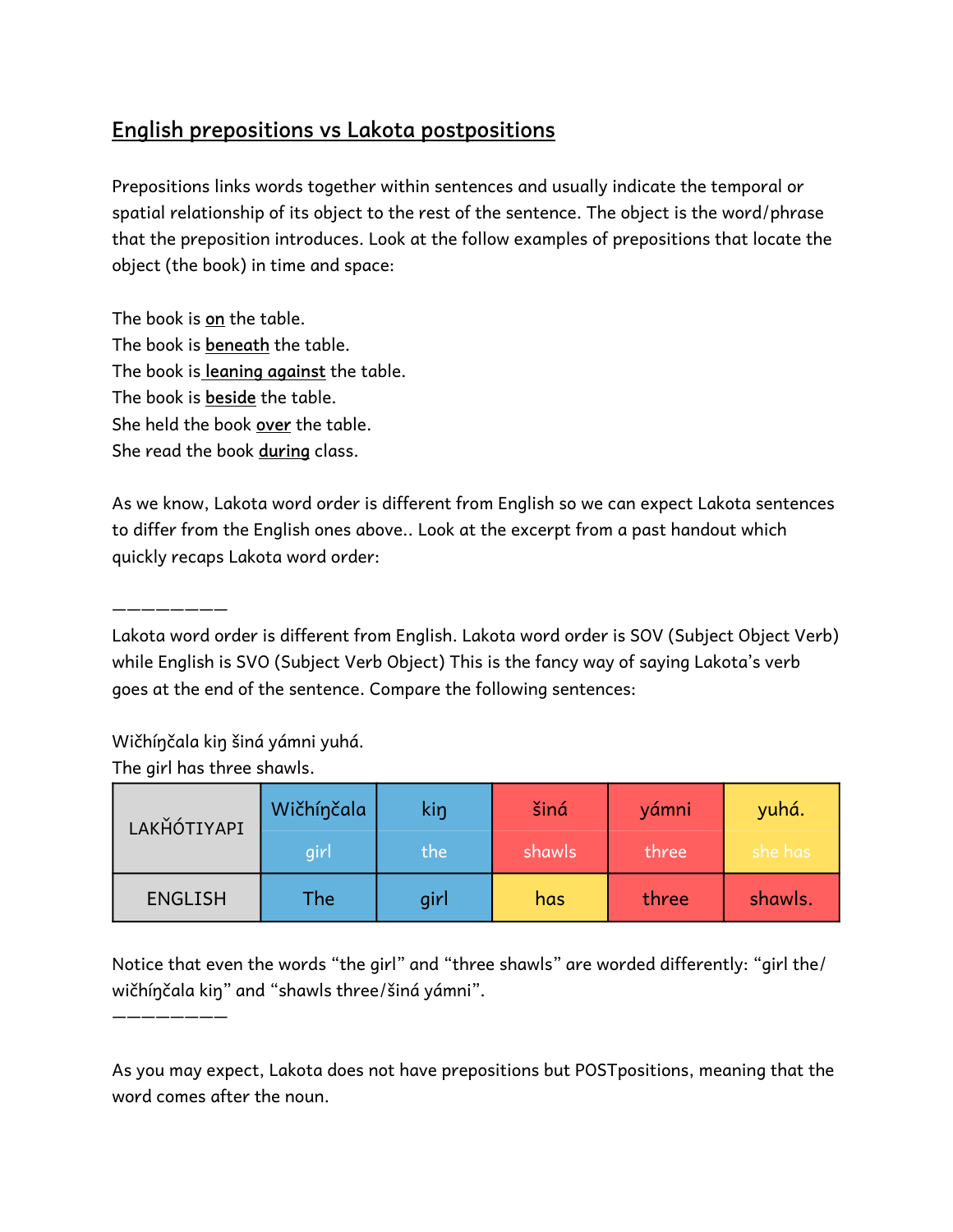Look at the following comparison:

| LAKHÓTIYAPI    | Wówapi kin | wáglutapi kin | akánl      | yanké.          |
|----------------|------------|---------------|------------|-----------------|
|                | (book the) | (table the)   | $($ on $)$ | (it is sitting) |
| <b>ENGLISH</b> | The book   | is sitting    | on         | the table       |

Make your own sentences using the verb yaŋkÁ (to sit) and five simple postpositions (there are many more!):

| akánl   | on          |
|---------|-------------|
| ohláthe | under       |
| isákhib | beside      |
| ithókab | in front of |
| ihákab  | behind      |

Nouns:

| wáglutapi | table  | wičhítenaškanškan | television |
|-----------|--------|-------------------|------------|
| wówapi    | book   | wíčazo            | pencil     |
| wóžuha    | bag    | oákanke           | chair      |
| šiyútakan | laptop | akánwowapi        | desk       |
| wíyatke   | cup    | oyúnke            | bed        |

Here are some examples:

| Wówapi kin wáglutapi kin akánl yanké.       | The book is sitting on the table.            |
|---------------------------------------------|----------------------------------------------|
| Wóžuha kin oyúnke kin ohláthe yanké.        | The bag is sitting under the bed.            |
| Šiyútakan kin akánwowapi kin isákhib yanké. | The laptop is sitting beside the desk.       |
| Wíčazo kin oákanke kin ithókab yanké.       | The pencil is sitting in front of the chair. |
| Wíyatke kin wóžuha kin ihákab yanké.        | The cup is sitting behind the bag.           |

Practice at home:

Try making simple sentences about the objects that are around you! Check out the LakotaDictionary.org section devoted to the use of Lakota Post-Positions. View the page to see many more examples of Lakota Post-Positions as you can even post your own sentences there.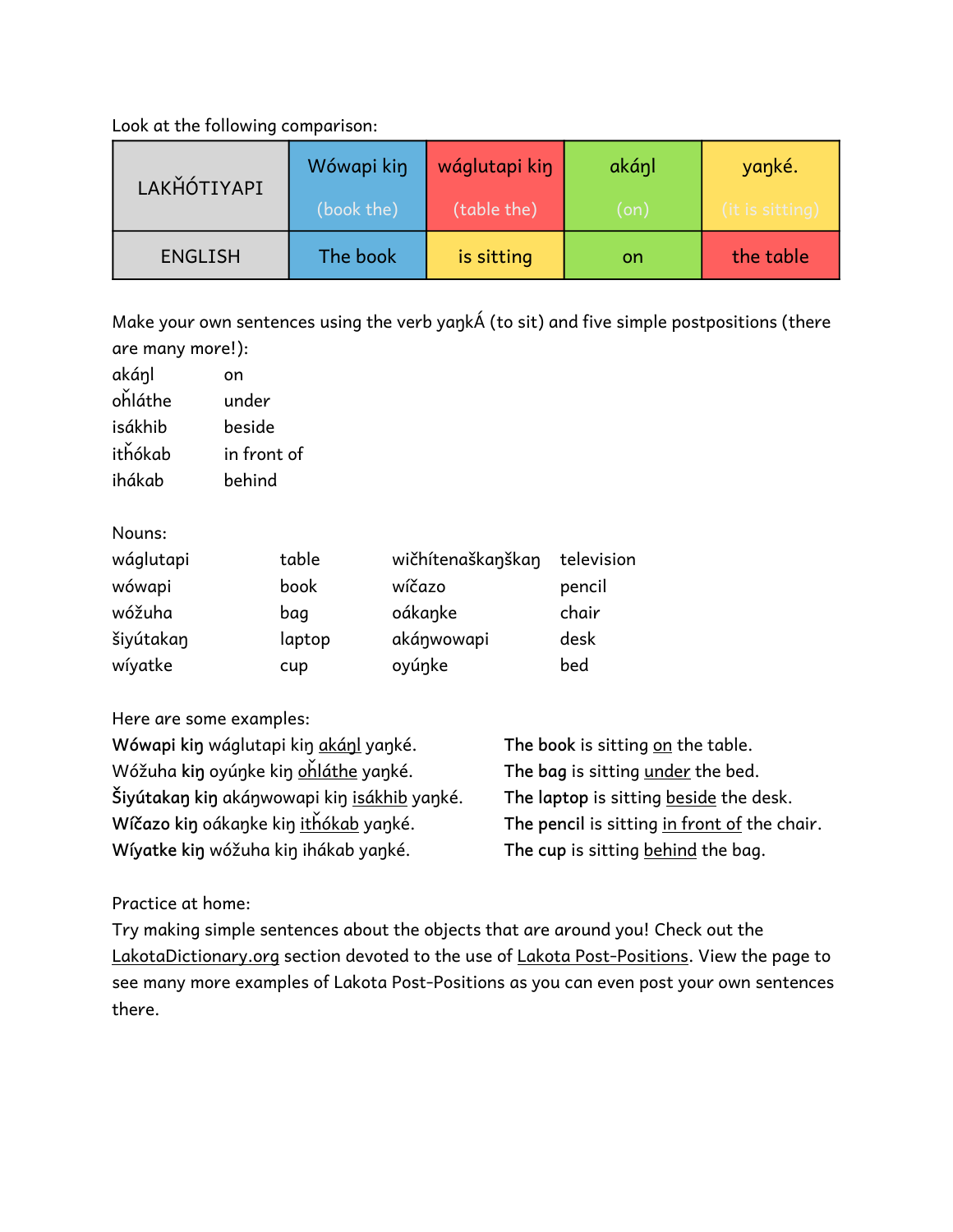#### **Extra Practice**

Write sentences using the following pictures of animals. You can repeat some of the more common postpositions (i.e. beside or on). If you're having trouble with the postposition sentences, try just writing about what the animals are doing (i.e. Šúŋka nážiŋ. The dog is standing).

\_\_\_\_\_\_\_\_\_\_\_\_\_\_\_\_\_\_\_\_\_\_\_\_\_\_\_\_\_\_\_\_\_\_\_\_\_\_\_\_\_\_\_\_\_\_\_\_\_\_\_\_\_\_\_\_\_\_\_\_\_\_\_\_\_\_\_\_ \_\_\_\_\_\_\_\_\_\_\_\_\_\_\_\_\_\_\_\_\_\_\_\_\_\_\_\_\_\_\_\_\_\_\_\_\_\_\_\_\_\_\_\_\_\_\_\_\_\_\_\_\_\_\_\_\_\_\_\_\_\_\_\_\_\_\_\_ \_\_\_\_\_\_\_\_\_\_\_\_\_\_\_\_\_\_\_\_\_\_\_\_\_\_\_\_\_\_\_\_\_\_\_\_\_\_\_\_\_\_\_\_\_\_\_\_\_\_\_\_\_\_\_\_\_\_\_\_\_\_\_\_\_\_\_\_

\_\_\_\_\_\_\_\_\_\_\_\_\_\_\_\_\_\_\_\_\_\_\_\_\_\_\_\_\_\_\_\_\_\_\_\_\_\_\_\_\_\_\_\_\_\_\_\_\_\_\_\_\_\_\_\_\_\_\_\_\_\_\_\_\_\_\_\_ \_\_\_\_\_\_\_\_\_\_\_\_\_\_\_\_\_\_\_\_\_\_\_\_\_\_\_\_\_\_\_\_\_\_\_\_\_\_\_\_\_\_\_\_\_\_\_\_\_\_\_\_\_\_\_\_\_\_\_\_\_\_\_\_\_\_\_\_ \_\_\_\_\_\_\_\_\_\_\_\_\_\_\_\_\_\_\_\_\_\_\_\_\_\_\_\_\_\_\_\_\_\_\_\_\_\_\_\_\_\_\_\_\_\_\_\_\_\_\_\_\_\_\_\_\_\_\_\_\_\_\_\_\_\_\_\_ \_\_\_\_\_\_\_\_\_\_\_\_\_\_\_\_\_\_\_\_\_\_\_\_\_\_\_\_\_\_\_\_\_\_\_\_\_\_\_\_\_\_\_\_\_\_\_\_\_\_\_\_\_\_\_\_\_\_\_\_\_\_\_\_\_\_\_\_

| Verb   | He/She | English  |
|--------|--------|----------|
| nážin  | nážin  | to stand |
| yankÁ  | yanké  | to sit   |
| nunwÁn | nunwé  | to swim  |



| khéya      | turtle   |
|------------|----------|
| maštínčala | rabbit   |
| nážin      | to stand |
| yanké      | to sit   |
| isákhib    | beside   |

Some sentences to write without postpositions:

- The turtle is sitting/standing.
- The rabbit is standing.

Some sentences to write with post positions:

- The turtle is sitting next to the rabbit.
- The rabbit is sitting next to the turtle.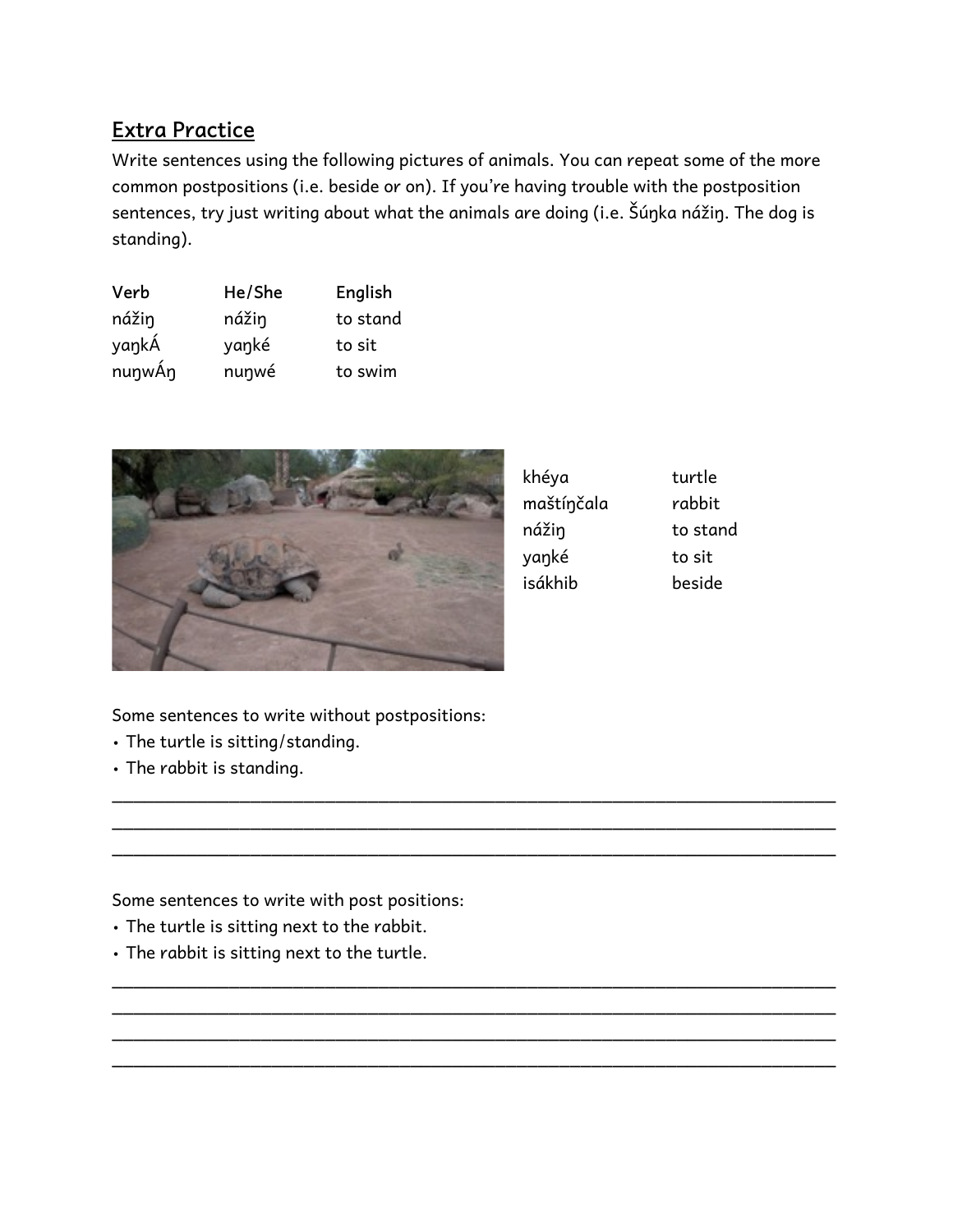

| šiyútakan    |  |
|--------------|--|
| wičhítegleğa |  |
| nážin        |  |
| akánl        |  |

laptop raccoon to stand

on

Sentences to write:

- The raccoon is standing.
- The raccoon is standing on the laptop.



| šúnka       | dog              |
|-------------|------------------|
| siínakhinte | rug              |
| háŋpa       | shoe             |
| wágnawowapi | table            |
| yanké       | to sit           |
| nážiŋ       | to stand         |
| isákhib     | beside           |
| ohláthe     | under/underneath |

Sentences to write:

- The dog is sitting.
- The dog is sitting on the rug/next to the table/in front of the shoe/etc..

\_\_\_\_\_\_\_\_\_\_\_\_\_\_\_\_\_\_\_\_\_\_\_\_\_\_\_\_\_\_\_\_\_\_\_\_\_\_\_\_\_\_\_\_\_\_\_\_\_\_\_\_\_\_\_\_\_\_\_\_\_\_\_\_\_\_\_\_ \_\_\_\_\_\_\_\_\_\_\_\_\_\_\_\_\_\_\_\_\_\_\_\_\_\_\_\_\_\_\_\_\_\_\_\_\_\_\_\_\_\_\_\_\_\_\_\_\_\_\_\_\_\_\_\_\_\_\_\_\_\_\_\_\_\_\_\_ \_\_\_\_\_\_\_\_\_\_\_\_\_\_\_\_\_\_\_\_\_\_\_\_\_\_\_\_\_\_\_\_\_\_\_\_\_\_\_\_\_\_\_\_\_\_\_\_\_\_\_\_\_\_\_\_\_\_\_\_\_\_\_\_\_\_\_\_ \_\_\_\_\_\_\_\_\_\_\_\_\_\_\_\_\_\_\_\_\_\_\_\_\_\_\_\_\_\_\_\_\_\_\_\_\_\_\_\_\_\_\_\_\_\_\_\_\_\_\_\_\_\_\_\_\_\_\_\_\_\_\_\_\_\_\_\_

\_\_\_\_\_\_\_\_\_\_\_\_\_\_\_\_\_\_\_\_\_\_\_\_\_\_\_\_\_\_\_\_\_\_\_\_\_\_\_\_\_\_\_\_\_\_\_\_\_\_\_\_\_\_\_\_\_\_\_\_\_\_\_\_\_\_\_\_ \_\_\_\_\_\_\_\_\_\_\_\_\_\_\_\_\_\_\_\_\_\_\_\_\_\_\_\_\_\_\_\_\_\_\_\_\_\_\_\_\_\_\_\_\_\_\_\_\_\_\_\_\_\_\_\_\_\_\_\_\_\_\_\_\_\_\_\_ \_\_\_\_\_\_\_\_\_\_\_\_\_\_\_\_\_\_\_\_\_\_\_\_\_\_\_\_\_\_\_\_\_\_\_\_\_\_\_\_\_\_\_\_\_\_\_\_\_\_\_\_\_\_\_\_\_\_\_\_\_\_\_\_\_\_\_\_ \_\_\_\_\_\_\_\_\_\_\_\_\_\_\_\_\_\_\_\_\_\_\_\_\_\_\_\_\_\_\_\_\_\_\_\_\_\_\_\_\_\_\_\_\_\_\_\_\_\_\_\_\_\_\_\_\_\_\_\_\_\_\_\_\_\_\_\_

- The rug is sitting below the dog.
- The shoe is sitting behind the dog.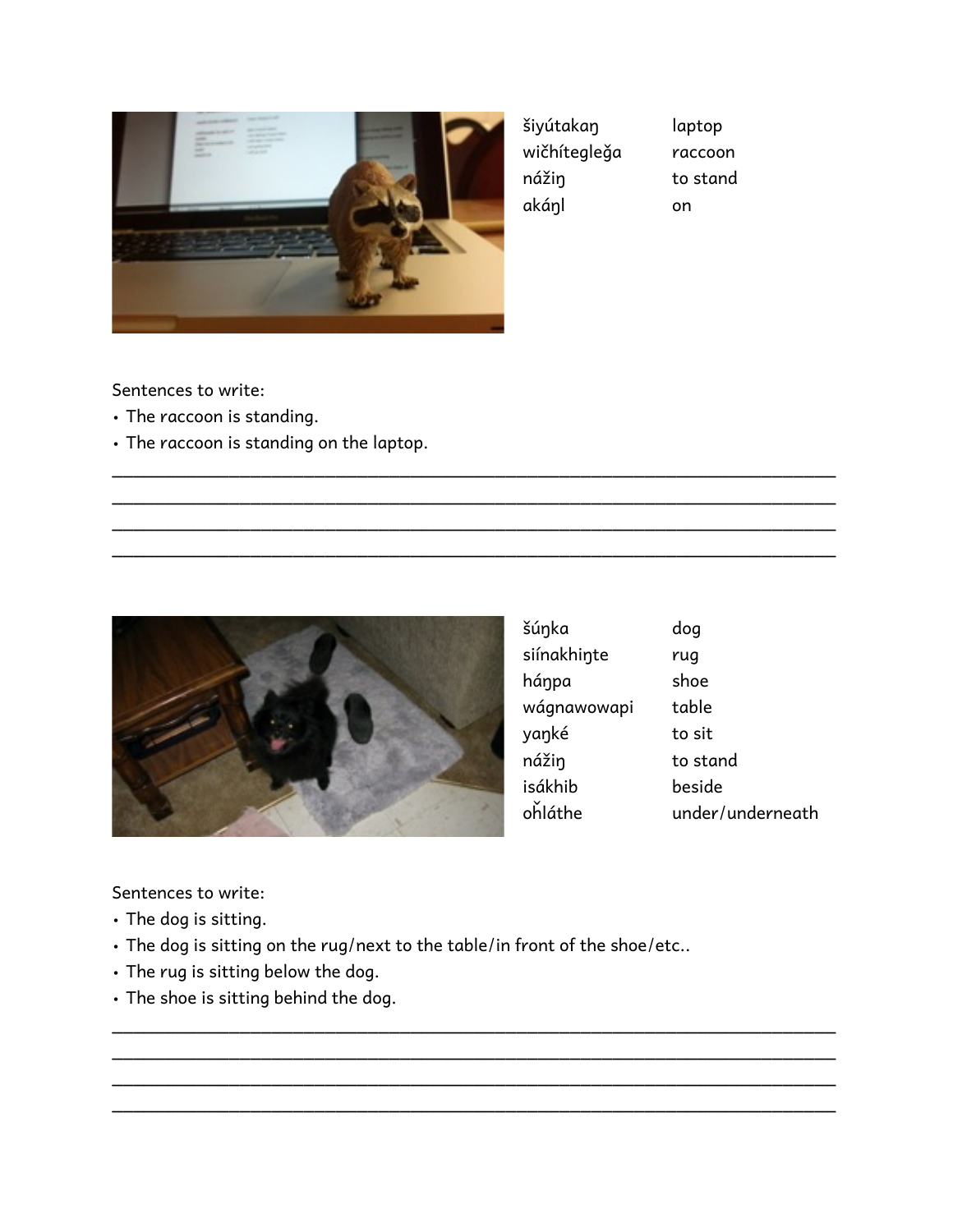

| tháhčašunkala | sheep      |
|---------------|------------|
| mathóska      | polar bear |
| yanké         | to sit     |
| nážiŋ         | to stand   |
| isákhib       | beside     |

Sentences to write:

- The polar bear is sitting.
- The sheep is standing.
- The polar bear is sitting by the sheep.
- The sheep is sitting by the polar bear.



| unkčéğila thánka dinosaur |          |
|---------------------------|----------|
| hoğáŋ                     | fish     |
| íŋyaŋ                     | rock     |
| wathó                     | plant    |
| nunwé                     | to swim  |
| nážiŋ                     | to stand |
| iwáŋkab                   | above    |

\_\_\_\_\_\_\_\_\_\_\_\_\_\_\_\_\_\_\_\_\_\_\_\_\_\_\_\_\_\_\_\_\_\_\_\_\_\_\_\_\_\_\_\_\_\_\_\_\_\_\_\_\_\_\_\_\_\_\_\_\_\_\_\_\_\_\_\_ \_\_\_\_\_\_\_\_\_\_\_\_\_\_\_\_\_\_\_\_\_\_\_\_\_\_\_\_\_\_\_\_\_\_\_\_\_\_\_\_\_\_\_\_\_\_\_\_\_\_\_\_\_\_\_\_\_\_\_\_\_\_\_\_\_\_\_\_ \_\_\_\_\_\_\_\_\_\_\_\_\_\_\_\_\_\_\_\_\_\_\_\_\_\_\_\_\_\_\_\_\_\_\_\_\_\_\_\_\_\_\_\_\_\_\_\_\_\_\_\_\_\_\_\_\_\_\_\_\_\_\_\_\_\_\_\_ \_\_\_\_\_\_\_\_\_\_\_\_\_\_\_\_\_\_\_\_\_\_\_\_\_\_\_\_\_\_\_\_\_\_\_\_\_\_\_\_\_\_\_\_\_\_\_\_\_\_\_\_\_\_\_\_\_\_\_\_\_\_\_\_\_\_\_\_

\_\_\_\_\_\_\_\_\_\_\_\_\_\_\_\_\_\_\_\_\_\_\_\_\_\_\_\_\_\_\_\_\_\_\_\_\_\_\_\_\_\_\_\_\_\_\_\_\_\_\_\_\_\_\_\_\_\_\_\_\_\_\_\_\_\_\_\_ \_\_\_\_\_\_\_\_\_\_\_\_\_\_\_\_\_\_\_\_\_\_\_\_\_\_\_\_\_\_\_\_\_\_\_\_\_\_\_\_\_\_\_\_\_\_\_\_\_\_\_\_\_\_\_\_\_\_\_\_\_\_\_\_\_\_\_\_ \_\_\_\_\_\_\_\_\_\_\_\_\_\_\_\_\_\_\_\_\_\_\_\_\_\_\_\_\_\_\_\_\_\_\_\_\_\_\_\_\_\_\_\_\_\_\_\_\_\_\_\_\_\_\_\_\_\_\_\_\_\_\_\_\_\_\_\_ \_\_\_\_\_\_\_\_\_\_\_\_\_\_\_\_\_\_\_\_\_\_\_\_\_\_\_\_\_\_\_\_\_\_\_\_\_\_\_\_\_\_\_\_\_\_\_\_\_\_\_\_\_\_\_\_\_\_\_\_\_\_\_\_\_\_\_\_

Sentences to write:

- The fish is swimming next to the dinosaur.
- The dinosaur is standing next to the fish.
- The fish is swimming above the rock.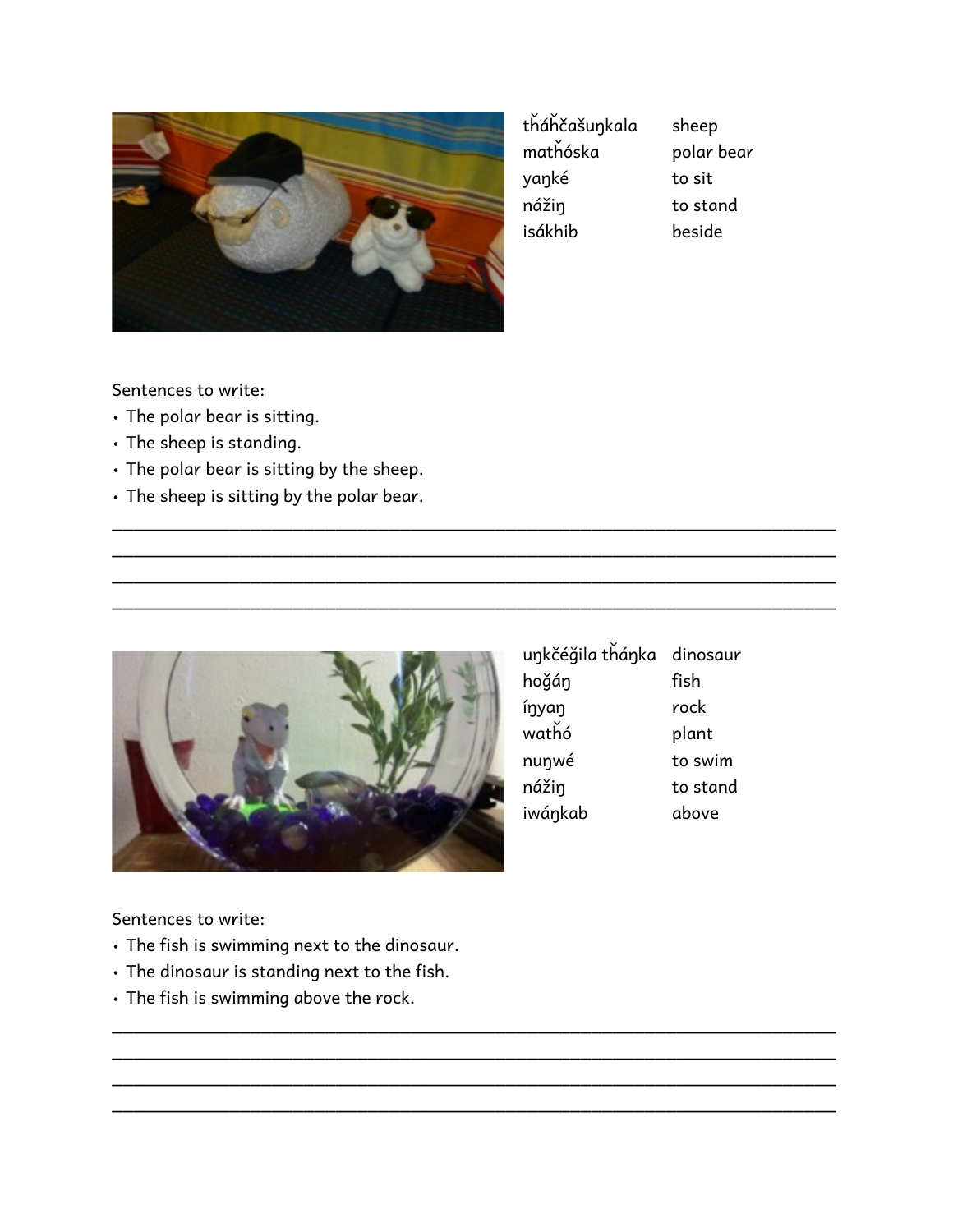| English     | Lakota            | Conjugation                                 |
|-------------|-------------------|---------------------------------------------|
| on          | akáŋl             |                                             |
| under       | ohláthe           |                                             |
| beside      | isákhib           |                                             |
| in front of | ithókab           |                                             |
| behind      | ihákab            |                                             |
| above       | iwáŋkab           |                                             |
| table       | wáglutapi         |                                             |
| book        | wówapi            |                                             |
| bag         | wóžuha            |                                             |
| laptop      | šiyútakaŋ         |                                             |
| cup         | wíyatke           |                                             |
| television  | wičhítenaškaŋškaŋ |                                             |
| pencil      | wíčazo            |                                             |
| chair       | oákaŋke           |                                             |
| desk        | akáŋwowapi        |                                             |
| bed         | oyúŋke            |                                             |
| to sit      | yaŋkÁ             | 1s: maŋké<br>2s: naŋké<br>1p: uŋyáŋkapi     |
| to stand    | nážin             | 1s: nawážiŋ<br>2s: nayážin<br>1p: naúŋžiŋpi |

## **Vocabulary - http://quizlet.com/\_laxvg**